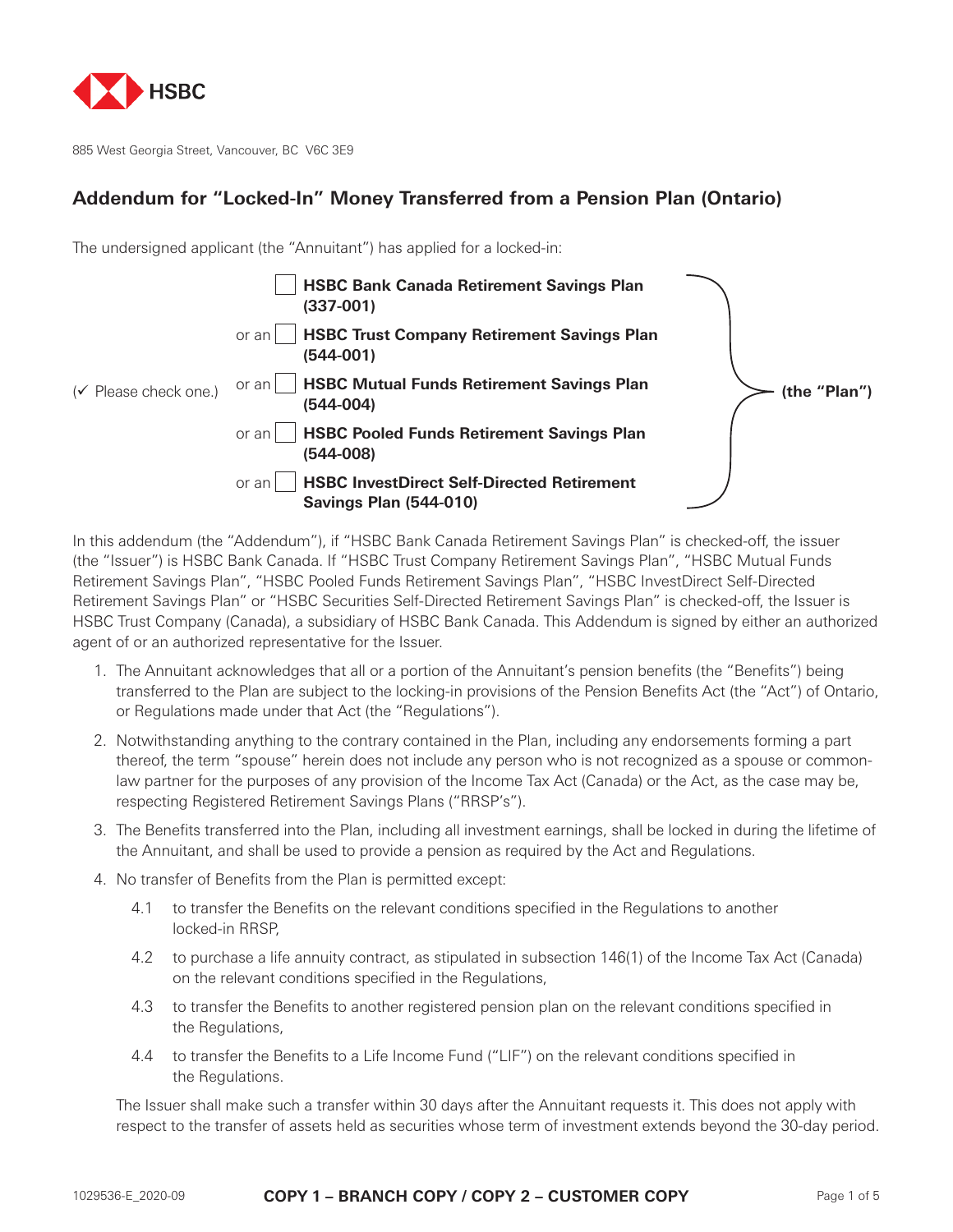- 5. Except as provided in this Act, the Regulations or this Addendum, no withdrawal, commutation or surrender of Benefits is permitted except where an amount is required to be paid to the Annuitant to reduce the amount of tax otherwise payable under Part X.1 of the Income Tax Act (Canada), and any transaction to do so is void.
- 6. Except as provided in the Act or Regulations, the Benefits may not be assigned, charged, anticipated or given as security, and are exempt from execution, seizure or attachment, and any transaction purporting to assign, charge, anticipate or give as security the Benefits is void.
- 7. The Annuitant may, upon application made in accordance with the Regulations, withdraw all or part of the value of the Benefits if, when the Annuitant signs the application, the Annuitant has an illness or physical disability that is likely to shorten his or her life expectancy to less than two years.
	- 7.1 The Annuitant may, upon application made in accordance with the Regulations, withdraw all or part of the value of the Benefits if the Annuitant, his or her spouse or a dependant has incurred or will incur medical expenses relating to an illness or physical disability. For the purposes of this paragraph, medical expenses include expenses for goods and services of a medical or dental nature and expenses incurred or to be incurred for renovations or alternations to the principal residence of the Annuitant or the dependant and any additional expenses incurred in the construction of a principal residence made necessary by the illness or physical disability of the Annuitant, his or her spouse or a dependant. Only one application may be made under this paragraph during a calendar year in respect of a particular person and must specify the amount to be withdrawn from the account. The minimum amount that may be withdrawn from the account with respect to an application is \$500 and the maximum amount is the lesser of X and G where:

"X" is 50 percent of the Year's Maximum Pensionable Earnings (as that term is defined by the Act) for the year in which the application is signed, and

"G" is the sum of the amount of the person's medical expenses that have been incurred and an estimate of the total amount of the person's medical expenses for the 12 months after the date on which the application is signed,

provided that, if the maximum amount is less than \$500, no withdrawal from the account is permitted with respect to the application. For the purposes of this paragraph, a person is a dependant if he or she was dependent on the Annuitant or the Annuitant's spouse for support at some time during the calendar year in which the application is signed or during the previous calendar year. An application under this paragraph must be accompanied by a signed statement by a physician or dentist licensed to practice in a jurisdiction in Canada that the expenses are or were necessary for the persons's treatment, a copy of the receipts or estimate to account for the amount of expenses being claimed, and a statement signed by the Annuitant that he or she understands that any money withdrawn under this paragraph will not be exempt from execution, seizure or attachment.

7.2 The Annuitant may, upon application made in accordance with the Regulations, withdraw all or part of the value of the Benefits if the Annuitant or his or her spouse has received a written demand in respect of arrears in the payment of rent on the Annuitant's principal residence or default on a debt that is secured against the Annuitant's principal residence, and the Annuitant could face eviction if the debt or amount in default remains unpaid. For the purposes of this paragraph, a principal residence in respect of an individual means a premises including a non-seasonal mobile home that is occupied by the individual as his or her primary place of residence. Only one application may be made under this paragraph during a calendar year and must specify the amount to be withdrawn from the account. The minimum amount that may be withdrawn from the account with respect to an application is \$500 and the maximum amount is the lesser of X and H where:

"X" is 50 per cent of the Year's Maximum Pensionable Earnings (as that term is defined by the Act) for the year in which the application is signed, and

"H" is, with respect to arrears in the payment of rent, the sum of the total amount of arrears of rent and the total amount of rent payable for a period of 12 months or with respect to a default on a secured debt the sum of the total amount of the payments that are in default and the total amount of payments due and interest payable on the debt for the 12 months after the date on which the application is signed,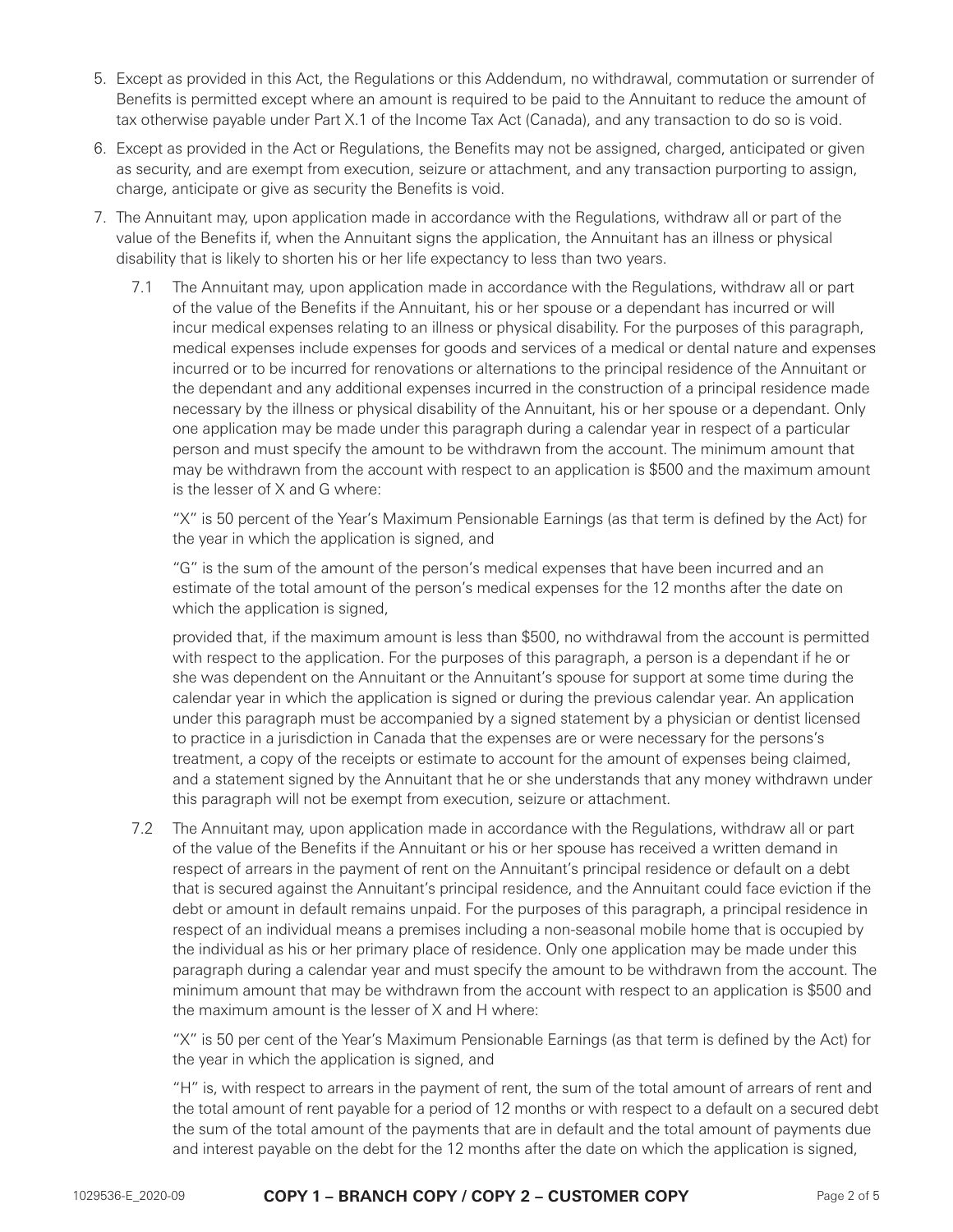provided that, if the maximum amount is less than \$500, no withdrawal from the account is permitted with respect to the application. An application under this paragraph must be accompanied by a copy of the written demand in respect of arrears in the payment of rent or in respect of the default on the secured debt as applicable and a statement signed by the Annuitant that he or she understands that any money withdrawn under this paragraph will not be exempt from execution, seizure or attachment.

7.3 The Annuitant may, upon application made in accordance with the Regulations, withdraw all or part of the value of the Benefits if the Annuitant or his or her spouse requires money to pay the first and last months' rent to obtain a principal residence for the Annuitant. For the purposes of this paragraph, a principal residence in respect of an individual means a premises including a non-seasonal mobile home that is occupied by the individual as his or her primary place of residence. Only one application may be made under this paragraph during a calendar year and must specify the amount to be withdrawn from the account. The minimum amount that may be withdrawn from the account with respect to an application is \$500 and the maximum amount is the lesser of J and K where:

"J" is 5 per cent of the Year's Maximum Pensionable Earnings (as that term is defined by the Act) for the year in which the application is signed, and "K" is the amount require for first and last months' rent

provided that, if the maximum amount is less than \$500, no withdrawal from the account is permitted with respect to the application. An application under this paragraph must be accompanied by a copy of the rental agreement if available and a statement signed by the Annuitant that he or she understands that any money withdrawn under this paragraph will not be exempt from execution, seizure or attachment.

7.4 The Annuitant may, upon application made in accordance with the Regulations withdraw all or part of the value of the Benefits if the Annuitant's expected total income from all sources before taxes for the 12 months after the date on which the application is signed is 66 2/3 percent or less of the Year's Maximum Pensionable Earnings (as that term is defined by the Act) for the year in which the application is signed. Only one application may be made under this paragraph during a calendar year and must specify the amount to be withdrawn from the account. The minimum that amount that may be withdrawn from the account with respect to an application is \$500 and the maximum amount is the calculated using the formula X - L where:

"X" is 50 per cent of the Year's Maximum Pensionable Earnings (as that term is defined by the Act) for the year in which the application is signed, and "L" is 75 percent of the Annuitant's expected total income from all sources before taxes for the 12 months after the date on which the application is signed

provided that, if the maximum amount is less than \$500, no withdrawal from the account is permitted with respect to the application. An Annuitant's expected total income from all sources before taxes does not include a withdrawal under this paragraph, a refund or repayment of taxes paid to a Canadian jurisdiction, a refundable tax credit, a refund of tax paid under the Ontario Child Care Supplement for Working Families program under section 8.5 of the Income Tax Act, the payment of an Ontario child benefit under section 8.6.2 of the Income Tax Act or under section 104 of the Taxation Act, 2007, a payment received by a foster parent under the Child and Family Services Act or child support payments received under a court order or an agreement. An application under this paragraph must be accompanied by a statement signed by the Annuitant setting out the amount of his or her expected total income from all sources, before taxes, for the 12 months after the date on which the application is signed and a statement signed by the Annuitant that he or she understands that any money withdrawn under this paragraph will not be exempt from execution, seizure or attachment.

- 8. The Benefits will be invested in a manner that complies with the rules for the investment of RRSP money contained in the Income Tax Act (Canada) and the regulations thereunder and will not be invested, directly or indirectly, in any mortgage in respect of which the mortgagor is the Annuitant or the parent, brother, sister or child of the Annuitant, the spouse of the Annuitant or the spouse of the parent, brother, sister or child of the Annuitant. The Annuitant shall be responsible for the investment of the assets in the Account.
- 9. Where the Benefits are paid out contrary to the Act or this Addendum, the Issuer will provide or ensure the provision of a pension equal in value to the pension that would have been provided if the Benefits had not been so paid out.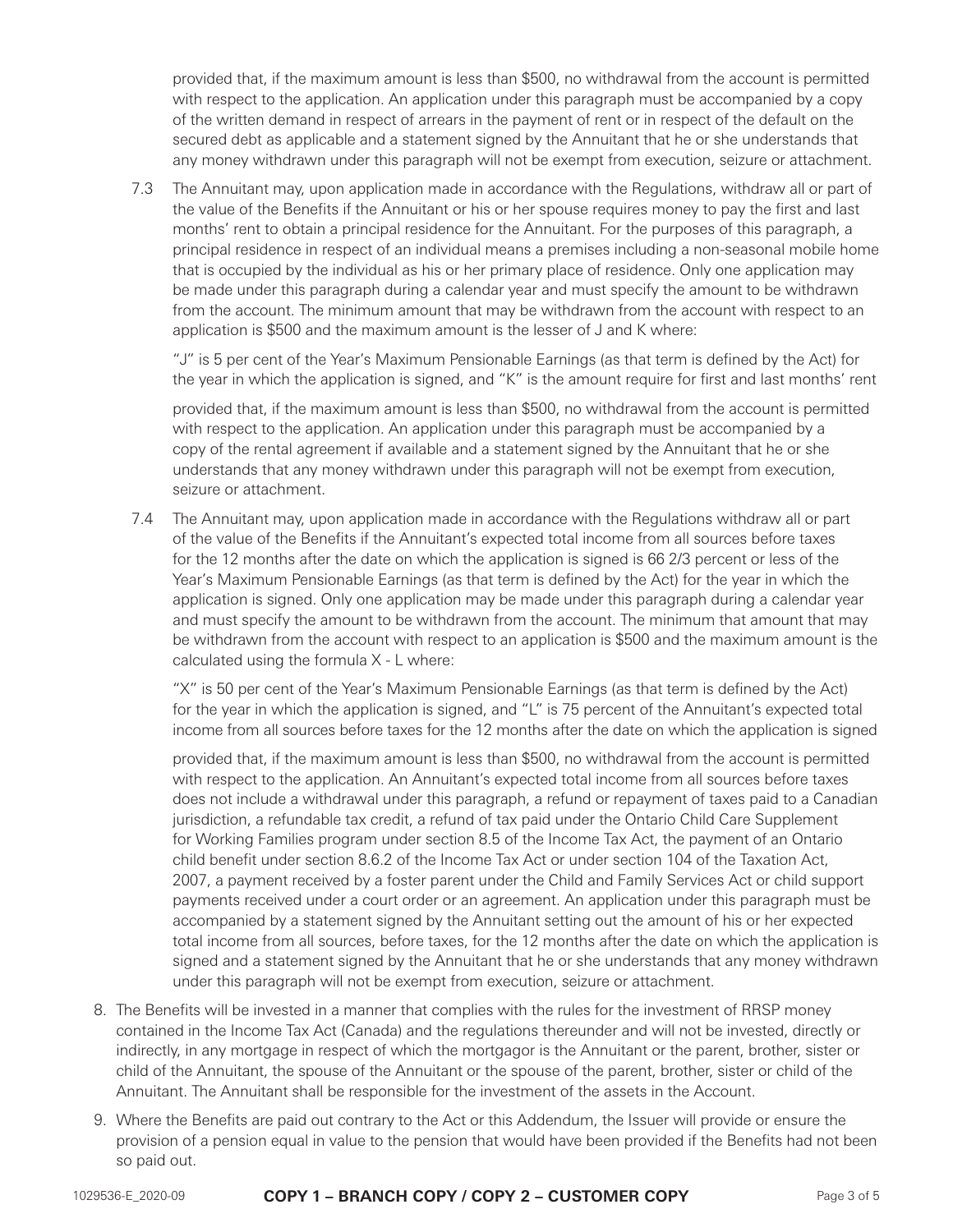- 10. In the event of a transfer of Benefits from the Plan, the Issuer will ensure ensure that the transfer is permitted by the Act and the Regulations.
- 11. The Issuer, before transferring the Benefits to another financial institution, will advise the transferee financial institution in writing of the locked-in status of the Benefits and make its acceptance of the transfer subject to the conditions provided for in this Addendum together with the provisions of the Act and Regulations.
- 12. If the Issuer does not comply with paragraph 10 or 11 and the transferee financial institution fails to pay the Benefits transferred by the Issuer in the form of a pension or in the manner required by this Addendum, the Issuer will provide or ensure the provision of the pension referred to in paragraph 9.
- 13. The Issuer affirms that the pension to be provided to the Annuitant who has a spouse shall be in the form of a joint-and-last survivor pension under which not less than 60% of the value of the annuity payment shall continue to the survivor for the survivor's lifetime following the death of the Annuitant or the spouse. The Annuitant's spouse may waive entitlement to the survivor pension by filing with the Issuer the appropriate waiver required under the Act.
- 14. Upon the death of the Annuitant, if the life annuity referred to in paragraph 4.2 above has not been purchased, the Annuitant's spouse or, if there is none or if the spouse is otherwise disentitled, the Annuitant's named beneficiary or, if there is none, the Annuitant's estate is entitled to receive the Benefits which may be transferred to an RRSP or an RRIF in accordance with the Income Tax Act (Canada) provided that: (a) a spouse is not entitled to receive the Benefits unless the Annuitant was a member of a pension plan from which assets were transferred directly or indirectly to purchase the Plan; (b) a spouse living separate and apart from the Annuitant on the date of the Annuitant's death is not entitled to receive the Benefits; (c) a spouse may waive entitlement to receive the survivor's benefit, as described in paragraph 13 above, by delivering to the Issuer a written waiver in the form approved by the Superintendent of Pensions; and (d) a spouse who has delivered a waiver may cancel it by delivering a written and signed notice of cancellation to the Issuer before the date of death of the Annuitant.
- 15. No money that is not locked-in will be transferred to or held under the Plan unless the locked-in money is to be held in a separate account which will contain only locked-in money.
- 16. If the Annuitant has not provided the Issuer with the necessary documentation to start a pension, the Issuer will, before the end of the calendar year in which the Annuitant attains the age of 71 years or such other age as prescribed by the Income Tax Act (Canada),
	- 16.1 purchase an immediate life annuity contract, as stipulated in subsection 146 (1) of the Income Tax Act (Canada), for the Annuitant, or
	- 16.2 transfer the money to a LIF or Registered Retirement Income Fund (RRIF) on the relevant conditions specified in the Act and Regulations.
- 17. The Annuitant may, upon application made in accordance with the Regulations, withdraw all of the Benefits or transfer the Benefits to a RRSP or RRIF if, when the Annuitant signs the application: (a) he or she is at least 55 years of age; and (b) the value of all assets in all life income funds, locked-in retirement income funds and locked-in retirement accounts owned by him or her is less than 40 percent of the Year's Maximum Pensionable Earnings (as that term is defined by the Regulations) for that calendar year. The value of all assets in all life income funds, locked-in retirement income funds and locked-in retirement accounts owned by the Annuitant when he or she signs the application under this paragraph is to be determined using the most recent statement about each fund or account given to the Annuitant. Each such statement must be dated within one year before the Annuitant signs the application.
- 18. The Annuitant may, upon application made in accordance with the Regulations, withdraw all of the Benefits: (a) if, when the Annuitant signs the application, he or she is a non-resident of Canada as determined by the Canada Revenue Agency for the purposes of the Income Tax Act (Canada); and (b) if the application is made at least 24 months after his or her date of departure from Canada.
- 19. The conditions of this Addendum shall take precedence over the provisions in the applicable agreement or declaration of trust governing the Plan in the event of conflicting or inconsistent provisions.